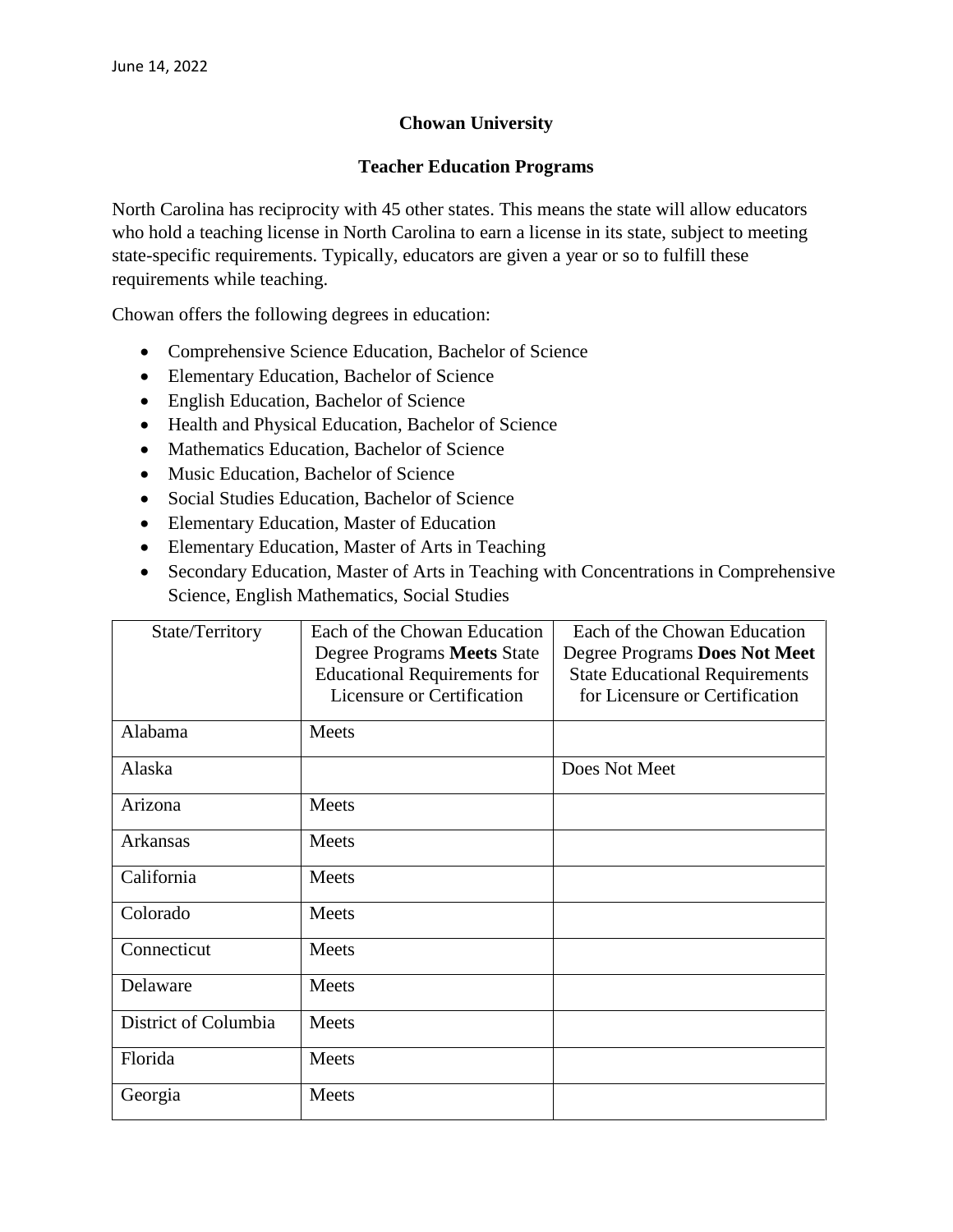| Hawaii         | Meets |               |
|----------------|-------|---------------|
| Idaho          | Meets |               |
| Illinois       | Meets |               |
| Indiana        | Meets |               |
| Iowa           |       | Does Not Meet |
| Kansas         | Meets |               |
| Kentucky       |       | Does Not Meet |
| Louisiana      | Meets |               |
| Maine          | Meets |               |
| Maryland       | Meets |               |
| Massachusetts  | Meets |               |
| Michigan       | Meets |               |
| Minnesota      |       | Does Not Meet |
| Mississippi    | Meets |               |
| Missouri       | Meets |               |
| Montana        | Meets |               |
| Nebraska       | Meets |               |
| Nevada         | Meets |               |
| New Hampshire  | Meets |               |
| New Jersey     | Meets |               |
| New Mexico     | Meets |               |
| New York       | Meets |               |
| North Carolina | Meets |               |
| North Dakota   | Meets |               |
| Ohio           | Meets |               |
| Oklahoma       | Meets |               |
| Oregon         | Meets |               |